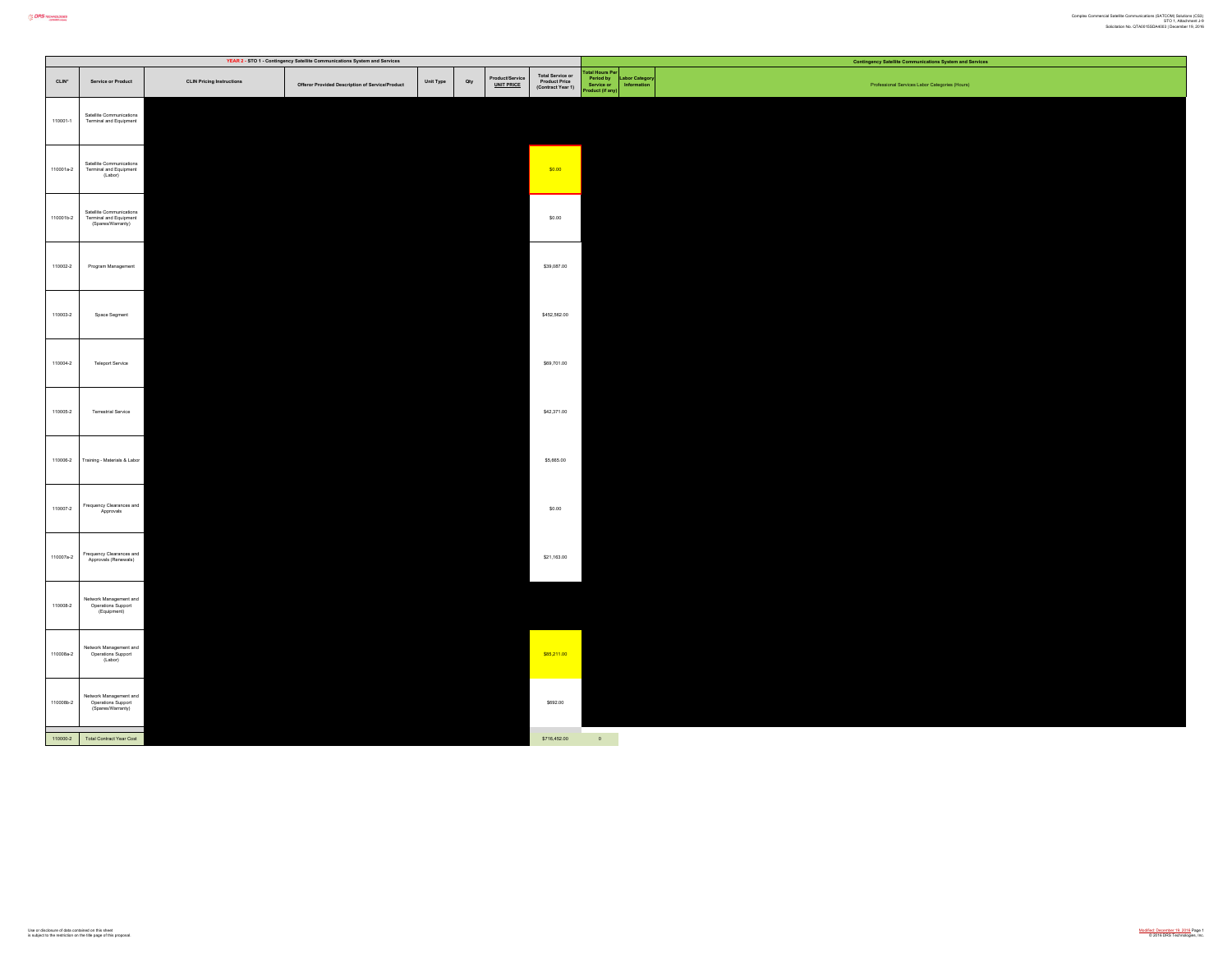|           |                                                                         |                                  | YEAR 3 - STO 1 - Contingency Satellite Communications System and Services |           |     |                                      |                                                        |                                                           |                           | <b>Contingency Satellite Communications System and Services</b> |
|-----------|-------------------------------------------------------------------------|----------------------------------|---------------------------------------------------------------------------|-----------|-----|--------------------------------------|--------------------------------------------------------|-----------------------------------------------------------|---------------------------|-----------------------------------------------------------------|
| $CLIN^*$  | Service or Product                                                      | <b>CLIN Pricing Instructions</b> | Offeror Provided Description of Service/Product                           | Unit Type | Qty | Product/Service<br><u>UNIT PRICE</u> | Total Service or<br>Product Price<br>(Contract Year 1) | stal Hours Per<br>Period by<br>Service or<br>duct (if any | bor Categor<br>Informatio | Professional Services Labor Categories (Hours)                  |
| 110001-1  | Satellite Communications<br>Terminal and Equipment                      |                                  |                                                                           |           |     |                                      |                                                        |                                                           |                           |                                                                 |
| 110001a-3 | Satellite Communications<br>Terminal and Equipment<br>(Labor)           |                                  |                                                                           |           |     |                                      | \$0.00                                                 |                                                           |                           |                                                                 |
| 110001b-3 | Satellite Communications<br>Terminal and Equipment<br>(Spares/Warranty) |                                  |                                                                           |           |     |                                      | \$0.00                                                 |                                                           |                           |                                                                 |
| 110002-3  | Program Management                                                      |                                  |                                                                           |           |     |                                      | \$39,087.00                                            |                                                           |                           |                                                                 |
| 110003-3  | Space Segment                                                           |                                  |                                                                           |           |     |                                      | \$452,562.00                                           |                                                           |                           |                                                                 |
| 110004-3  | Teleport Service                                                        |                                  |                                                                           |           |     |                                      | \$69,701.00                                            |                                                           |                           |                                                                 |
| 110005-3  | Terrestrial Service                                                     |                                  |                                                                           |           |     |                                      | \$42,371.00                                            |                                                           |                           |                                                                 |
| 110006-3  | Training - Materials & Labor                                            |                                  |                                                                           |           |     |                                      | \$5,665.00                                             |                                                           |                           |                                                                 |
| 110007-3  | Frequency Clearances and<br>Approvals                                   |                                  |                                                                           |           |     |                                      | \$0.00                                                 |                                                           |                           |                                                                 |
| 110007a-3 | Frequency Clearances and<br>Approvals (Renewals)                        |                                  |                                                                           |           |     |                                      | \$21,163.00                                            |                                                           |                           |                                                                 |
| 110008-3  | Network Management and<br>Operations Support<br>(Equipment)             |                                  |                                                                           |           |     |                                      |                                                        |                                                           |                           |                                                                 |
| 110008a-3 | Network Management and<br>Operations Support<br>(Labor)                 |                                  |                                                                           |           |     |                                      | \$85,211.00                                            |                                                           |                           |                                                                 |
| 110008b-3 | Network Management and<br>Operations Support<br>(Spares/Warranty)       |                                  |                                                                           |           |     |                                      | \$692.00                                               |                                                           |                           |                                                                 |
|           | 110000-3 Total Contract Year Cost                                       |                                  |                                                                           |           |     |                                      | \$716,452.00                                           |                                                           |                           |                                                                 |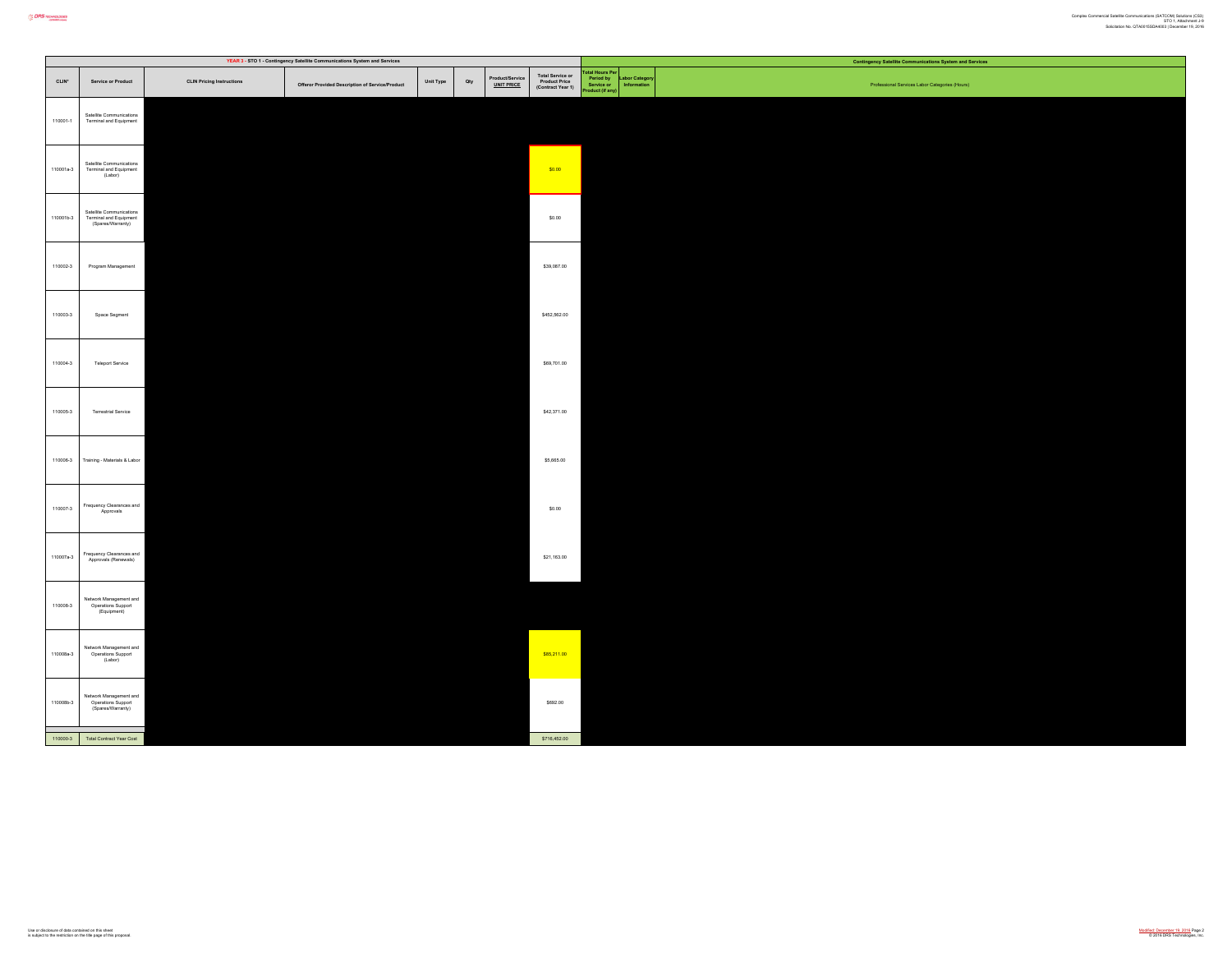|           |                                                                         |                                  | YEAR 4 - STO 1 - Contingency Satellite Communications System and Services |           |     |                                      |                                                        |                                                         |                             | <b>Contingency Satellite Communications System and Services</b> |
|-----------|-------------------------------------------------------------------------|----------------------------------|---------------------------------------------------------------------------|-----------|-----|--------------------------------------|--------------------------------------------------------|---------------------------------------------------------|-----------------------------|-----------------------------------------------------------------|
| CLIN*     | Service or Product                                                      | <b>CLIN Pricing Instructions</b> | Offeror Provided Description of Service/Product                           | Unit Type | Qty | Product/Service<br><u>UNIT PRICE</u> | Total Service or<br>Product Price<br>(Contract Year 1) | tal Hours Per<br>Period by<br>Service or<br>duct (if an | bor Category<br>Information | Professional Services Labor Categories (Hours)                  |
| 110001-1  | Satellite Communications<br>Terminal and Equipment                      |                                  |                                                                           |           |     |                                      |                                                        |                                                         |                             |                                                                 |
| 110001a-4 | Satellite Communications<br>Terminal and Equipment<br>(Labor)           |                                  |                                                                           |           |     |                                      | \$0.00                                                 |                                                         |                             |                                                                 |
| 110001b-4 | Satellite Communications<br>Terminal and Equipment<br>(Spares/Warranty) |                                  |                                                                           |           |     |                                      | \$0.00                                                 |                                                         |                             |                                                                 |
| 110002-1  | Program Management                                                      |                                  |                                                                           |           |     |                                      | \$39,087.00                                            |                                                         |                             |                                                                 |
| 110003-1  | Space Segment                                                           |                                  |                                                                           |           |     |                                      | \$452,562.00                                           |                                                         |                             |                                                                 |
| 110004-1  | <b>Teleport Service</b>                                                 |                                  |                                                                           |           |     |                                      | \$69,701.00                                            |                                                         |                             |                                                                 |
| 110005-4  | Terrestrial Service                                                     |                                  |                                                                           |           |     |                                      | \$42,371.00                                            |                                                         |                             |                                                                 |
| 110006-4  | Training - Materials & Labor                                            |                                  |                                                                           |           |     |                                      | \$5,665.00                                             |                                                         |                             |                                                                 |
| 110007-4  | Frequency Clearances and<br>Approvals                                   |                                  |                                                                           |           |     |                                      | \$24,419.00                                            |                                                         |                             |                                                                 |
| 110007a-4 | Frequency Clearances and<br>Approvals (Renewals)                        |                                  |                                                                           |           |     |                                      | \$15,737.00                                            |                                                         |                             |                                                                 |
| 110008-4  | Network Management and<br>Operations Support<br>(Equipment)             |                                  |                                                                           |           |     |                                      |                                                        |                                                         |                             |                                                                 |
| 110008a-4 | Network Management and<br>Operations Support<br>(Labor)                 |                                  |                                                                           |           |     |                                      | \$85,211.00                                            |                                                         |                             |                                                                 |
| 110008b-4 | Network Management and<br>Operations Support<br>(Spares/Warranty)       |                                  |                                                                           |           |     |                                      | \$692.00                                               |                                                         |                             |                                                                 |
|           | 110000-4 Total Contract Year Cost                                       |                                  |                                                                           |           |     |                                      | \$735,445.00                                           |                                                         |                             |                                                                 |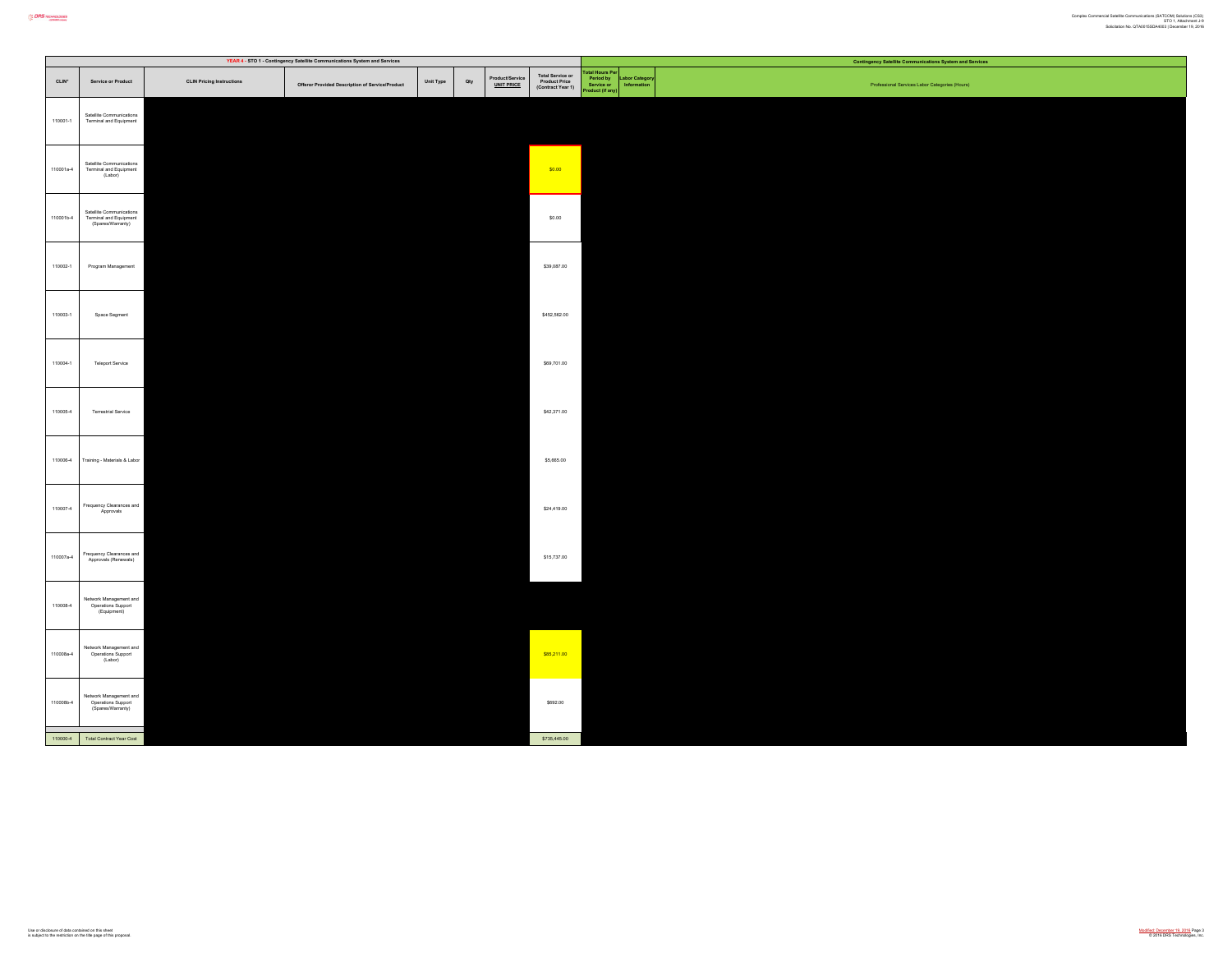|           |                                                                         |                                  | YEAR 5- STO 1 - Contingency Satellite Communications System and Services |           |     |                               |                                                        |                                                       |                              | <b>Contingency Satellite Communications System and Services</b> |
|-----------|-------------------------------------------------------------------------|----------------------------------|--------------------------------------------------------------------------|-----------|-----|-------------------------------|--------------------------------------------------------|-------------------------------------------------------|------------------------------|-----------------------------------------------------------------|
| CLIN*     | Service or Product                                                      | <b>CLIN Pricing Instructions</b> | Offeror Provided Description of Service/Product                          | Unit Type | Qty | Product/Service<br>UNIT PRICE | Total Service or<br>Product Price<br>(Contract Year 1) | stal Hours Po<br>Period by<br>Service or<br>uct (if a | abor Category<br>Information | Professional Services Labor Categories (Hours)                  |
| 110001-1  | Satellite Communications<br>Terminal and Equipment                      |                                  |                                                                          |           |     |                               |                                                        |                                                       |                              |                                                                 |
| 110001a-5 | Satellite Communications<br>Terminal and Equipment<br>(Labor)           |                                  |                                                                          |           |     |                               | \$0.00                                                 |                                                       |                              |                                                                 |
| 110001b-5 | Satellite Communications<br>Terminal and Equipment<br>(Spares/Warranty) |                                  |                                                                          |           |     |                               | \$0.00                                                 |                                                       |                              |                                                                 |
| 110002-5  | Program Management                                                      |                                  |                                                                          |           |     |                               | \$39,087.00                                            |                                                       |                              |                                                                 |
| 110003-5  | Space Segment                                                           |                                  |                                                                          |           |     |                               | \$452,562.00                                           |                                                       |                              |                                                                 |
| 110004-5  | Teleport Service                                                        |                                  |                                                                          |           |     |                               | \$69,701.00                                            |                                                       |                              |                                                                 |
| 110005-5  | Terrestrial Service                                                     |                                  |                                                                          |           |     |                               | \$42,371.00                                            |                                                       |                              |                                                                 |
| 110006-5  | Training - Materials & Labor                                            |                                  |                                                                          |           |     |                               | \$5,665.00                                             |                                                       |                              |                                                                 |
| 110007-6  | Frequency Clearances and<br>Approvals                                   |                                  |                                                                          |           |     |                               | \$0.00                                                 |                                                       |                              |                                                                 |
| 110007a-5 | Frequency Clearances and<br>Approvals (Renewals)                        |                                  |                                                                          |           |     |                               | \$21,163.00                                            |                                                       |                              |                                                                 |
| 110008-5  | Network Management and<br>Operations Support<br>(Equipment)             |                                  |                                                                          |           |     |                               |                                                        |                                                       |                              |                                                                 |
| 110008a-5 | Network Management and<br>Operations Support<br>(Labor)                 |                                  |                                                                          |           |     |                               | \$85,211.00                                            |                                                       |                              |                                                                 |
| 110008b-5 | Network Management and<br>Operations Support<br>(Spares/Warranty)       |                                  |                                                                          |           |     |                               | \$692.00                                               |                                                       |                              |                                                                 |
| 110000-5  | Total Contract Year Cost                                                |                                  |                                                                          |           |     |                               | \$716,452.00                                           |                                                       |                              |                                                                 |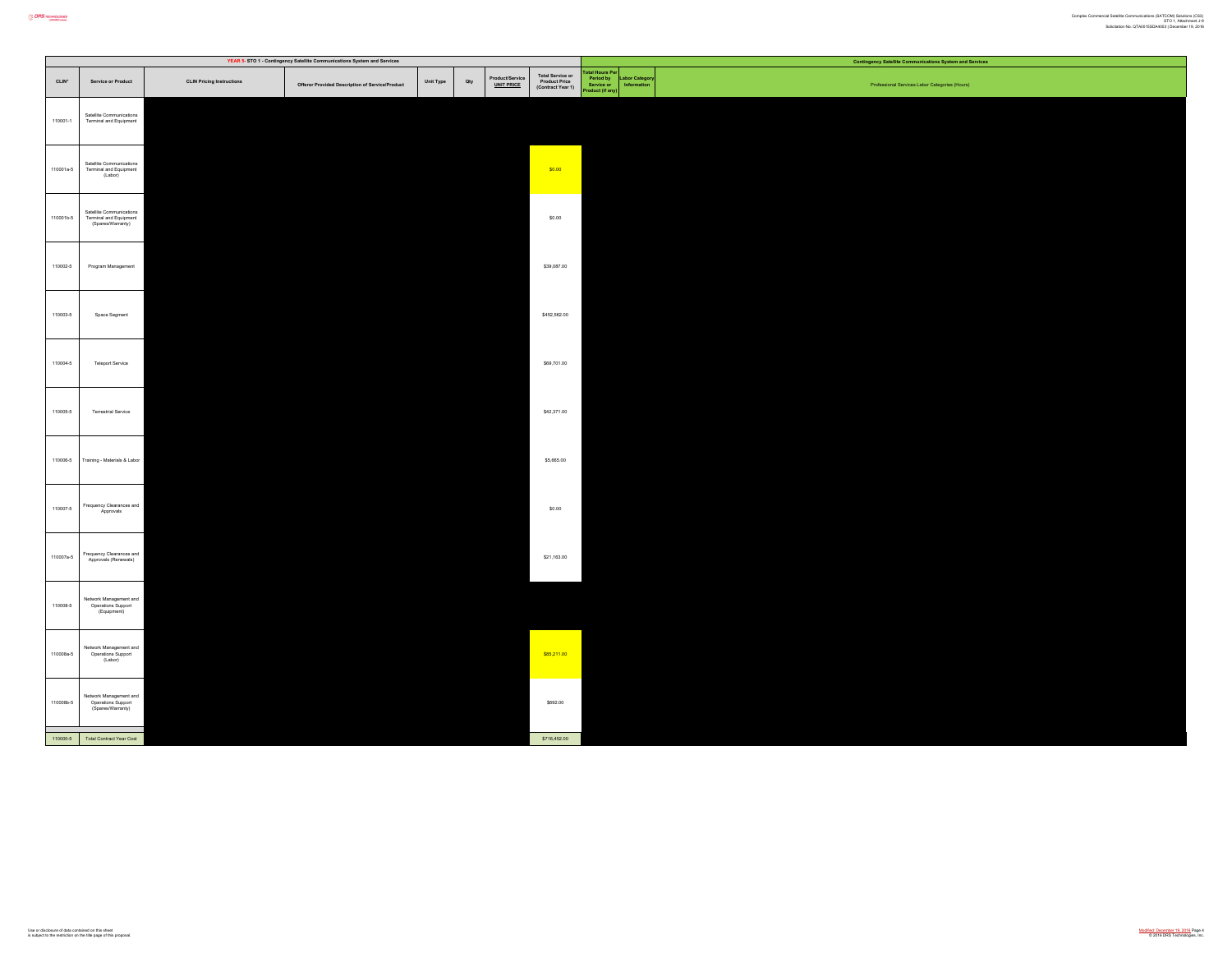|           |                                                                         |                                  | YEAR 6- STO 1 - Contingency Satellite Communications System and Services |           |     |                                      |                                                        |                                                             |             | <b>Contingency Satellite Communications System and Services</b> |
|-----------|-------------------------------------------------------------------------|----------------------------------|--------------------------------------------------------------------------|-----------|-----|--------------------------------------|--------------------------------------------------------|-------------------------------------------------------------|-------------|-----------------------------------------------------------------|
| CLIN*     | Service or Product                                                      | <b>CLIN Pricing Instructions</b> | Offeror Provided Description of Service/Product                          | Unit Type | Qty | Product/Service<br><u>UNIT PRICE</u> | Total Service or<br>Product Price<br>(Contract Year 1) | stal Hours Per<br>Period by<br>Service or<br>roduct (if any | or Category | Professional Services Labor Categories (Hours)                  |
| 110001-1  | Satellite Communications<br>Terminal and Equipment                      |                                  |                                                                          |           |     |                                      | \$1,526,190.00                                         |                                                             |             |                                                                 |
| 110001a-6 | Satellite Communications<br>Terminal and Equipment<br>(Labor)           |                                  |                                                                          |           |     |                                      | \$5,288.00                                             |                                                             |             |                                                                 |
| 110001b-6 | Satellite Communications<br>Terminal and Equipment<br>(Spares/Warranty) |                                  |                                                                          |           |     |                                      | \$0.00                                                 |                                                             |             |                                                                 |
| 110002-6  | Program Management                                                      |                                  |                                                                          |           |     |                                      | \$39,087.00                                            |                                                             |             |                                                                 |
| 110003-6  | Space Segment                                                           |                                  |                                                                          |           |     |                                      | \$452,562.00                                           |                                                             |             |                                                                 |
| 110004-6  | <b>Teleport Service</b>                                                 |                                  |                                                                          |           |     |                                      | \$69,701.00                                            |                                                             |             |                                                                 |
| 110005-6  | Terrestrial Service                                                     |                                  |                                                                          |           |     |                                      | \$42,371.00                                            |                                                             |             |                                                                 |
| 110006-6  | Training - Materials & Labor                                            |                                  |                                                                          |           |     |                                      | \$5,665.00                                             |                                                             |             |                                                                 |
| 110007-6  | Frequency Clearances and<br>Approvals                                   |                                  |                                                                          |           |     |                                      | \$49,380.00                                            |                                                             |             |                                                                 |
| 110007a-6 | Frequency Clearances and<br>Approvals (Renewals)                        |                                  |                                                                          |           |     |                                      | \$5,969.00                                             |                                                             |             |                                                                 |
| 110008-6  | Network Management and<br>Operations Support<br>(Equipment)             |                                  |                                                                          |           |     |                                      | \$0.00                                                 |                                                             |             |                                                                 |
| 110008a-6 | Network Management and<br>Operations Support<br>(Labor)                 |                                  |                                                                          |           |     |                                      | \$88,867.00                                            |                                                             |             |                                                                 |
| 110008b-6 | Network Management and<br>Operations Support<br>(Spares/Warranty)       |                                  |                                                                          |           |     |                                      | \$692.00                                               |                                                             |             |                                                                 |
|           | 110000-6 Total Contract Year Cost                                       |                                  |                                                                          |           |     |                                      | \$2,285,772.00                                         |                                                             |             |                                                                 |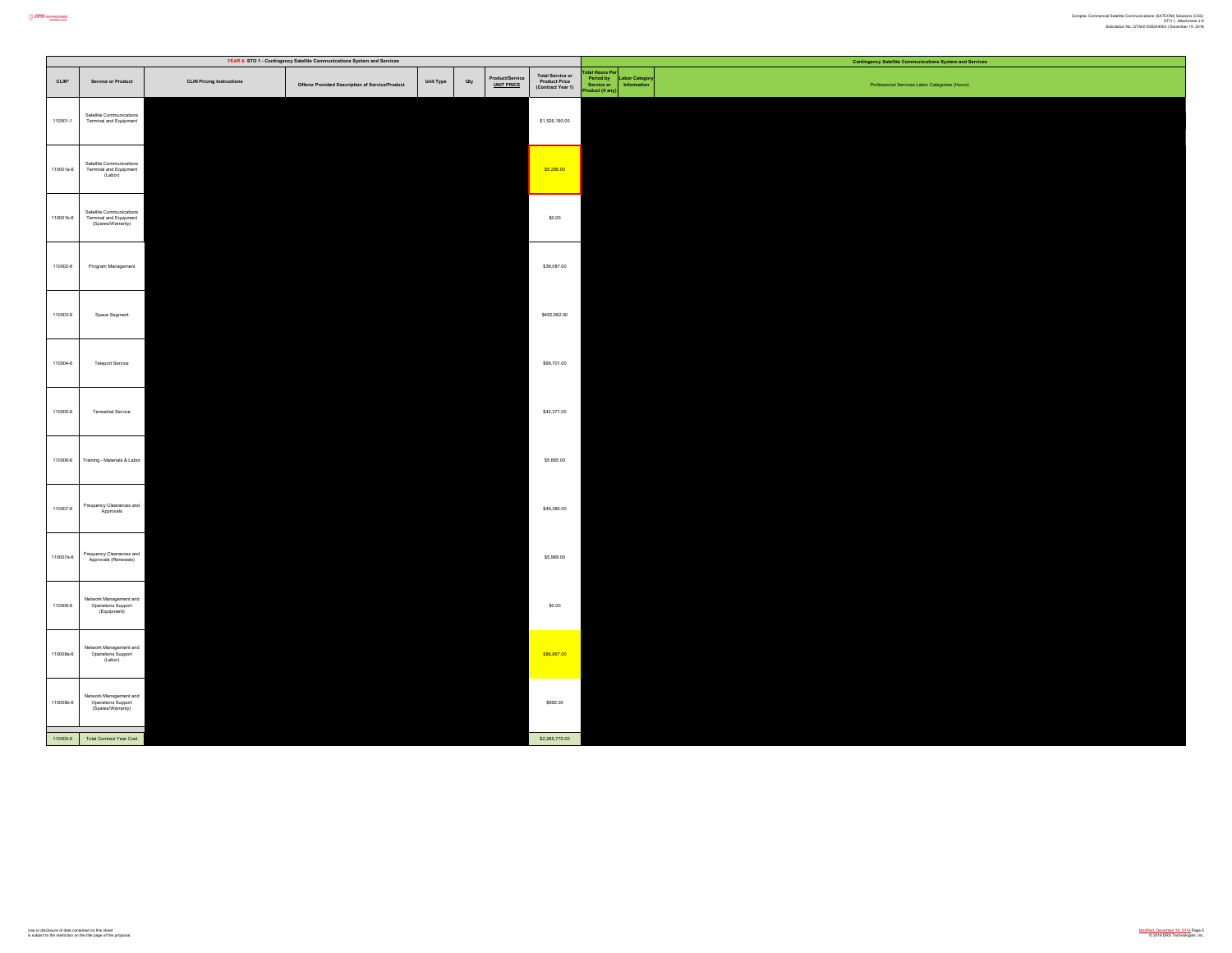|           | YEAR 7- STO 1 - Contingency Satellite Communications System and Services |                                  |                                                 |                  |                              |                                                        | <b>Contingency Satellite Communications System and Services</b>       |                                                |  |  |  |  |
|-----------|--------------------------------------------------------------------------|----------------------------------|-------------------------------------------------|------------------|------------------------------|--------------------------------------------------------|-----------------------------------------------------------------------|------------------------------------------------|--|--|--|--|
| $CLIN*$   | Service or Product                                                       | <b>CLIN Pricing Instructions</b> | Offeror Provided Description of Service/Product | Unit Type<br>Qty | Product/Servic<br>UNIT PRICE | Total Service or<br>Product Price<br>(Contract Year 1) | tal Hours Pe<br>abor Categor<br>Period by<br>Service or<br>luet fif a | Professional Services Labor Categories (Hours) |  |  |  |  |
| 110001-1  | Satellite Communications<br>Terminal and Equipment                       |                                  |                                                 |                  |                              |                                                        |                                                                       |                                                |  |  |  |  |
| 110001a-7 | Satellite Communications<br>Terminal and Equipment<br>(Labor)            |                                  |                                                 |                  |                              | \$0.00                                                 |                                                                       |                                                |  |  |  |  |
| 110001b-7 | Satellite Communications<br>Terminal and Equipment<br>(Spares/Warranty)  |                                  |                                                 |                  |                              | \$0.00                                                 |                                                                       |                                                |  |  |  |  |
| 110002-7  | Program Management                                                       |                                  |                                                 |                  |                              | \$39,087.00                                            |                                                                       |                                                |  |  |  |  |
| 110003-7  | Space Segment                                                            |                                  |                                                 |                  |                              | \$452,562.00                                           |                                                                       |                                                |  |  |  |  |
| 110004-7  | Teleport Service                                                         |                                  |                                                 |                  |                              | \$69,701.00                                            |                                                                       |                                                |  |  |  |  |
| 110005-7  | <b>Terrestrial Service</b>                                               |                                  |                                                 |                  |                              | \$42,371.00                                            |                                                                       |                                                |  |  |  |  |
| 110006-7  | Training - Materials & Labor                                             |                                  |                                                 |                  |                              | \$5,665.00                                             |                                                                       |                                                |  |  |  |  |
| 110007-7  | Frequency Clearances and<br>Approvals                                    |                                  |                                                 |                  |                              | \$24,419.00                                            |                                                                       |                                                |  |  |  |  |
| 110007a-7 | Frequency Clearances and<br>Approvals (Renewals)                         |                                  |                                                 |                  |                              | \$15,737.00                                            |                                                                       |                                                |  |  |  |  |
| 110008-7  | Network Management and<br>Operations Support<br>(Equipment)              |                                  |                                                 |                  |                              |                                                        |                                                                       |                                                |  |  |  |  |
| 110008a-7 | Network Management and<br>Operations Support<br>(Labor)                  |                                  |                                                 |                  |                              | \$85,211.00                                            |                                                                       |                                                |  |  |  |  |
| 110008b-7 | Network Management and<br>Operations Support<br>(Spares/Warranty)        |                                  |                                                 |                  |                              | \$692.00                                               |                                                                       |                                                |  |  |  |  |
|           | 110000-7 Total Contract Year Cost                                        |                                  |                                                 |                  |                              | \$735,445.00                                           |                                                                       |                                                |  |  |  |  |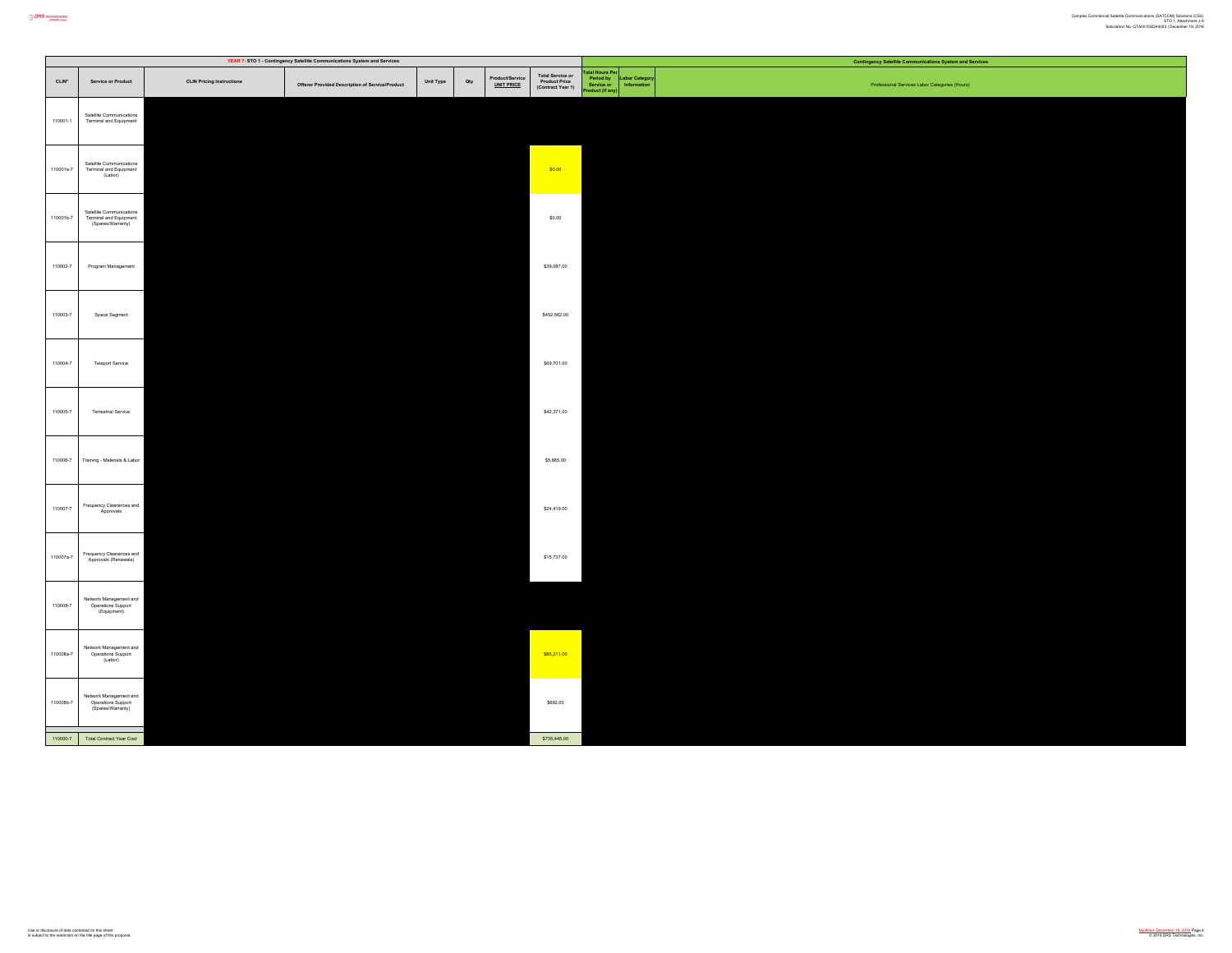|           |                                                                         |                                  | YEAR 8- STO 1 - Contingency Satellite Communications System and Services |           |     |                                      |                                                        |                                                        | <b>Contingency Satellite Communications System and Services</b> |
|-----------|-------------------------------------------------------------------------|----------------------------------|--------------------------------------------------------------------------|-----------|-----|--------------------------------------|--------------------------------------------------------|--------------------------------------------------------|-----------------------------------------------------------------|
| $CLIN*$   | <b>Service or Product</b>                                               | <b>CLIN Pricing Instructions</b> | Offeror Provided Description of Service/Product                          | Unit Type | Qty | Product/Service<br><u>UNIT PRICE</u> | Total Service or<br>Product Price<br>(Contract Year 1) | tal Hours Pe<br>Period by<br>Service or<br>duct (if an | bor Catego<br>Professional Services Labor Categories (Hours)    |
| 110001-1  | Satellite Communications<br>Terminal and Equipment                      |                                  |                                                                          |           |     |                                      |                                                        |                                                        |                                                                 |
| 110001a-8 | Satellite Communications<br>Terminal and Equipment<br>(Labor)           |                                  |                                                                          |           |     |                                      | \$0.00                                                 |                                                        |                                                                 |
| 110001b-8 | Satellite Communications<br>Terminal and Equipment<br>(Spares/Warranty) |                                  |                                                                          |           |     |                                      | \$0.00                                                 |                                                        |                                                                 |
| 110002-8  | Program Management                                                      |                                  |                                                                          |           |     |                                      | \$39,087.00                                            |                                                        |                                                                 |
| 110003-8  | Space Segment                                                           |                                  |                                                                          |           |     |                                      | \$452,562.00                                           |                                                        |                                                                 |
| 110004-8  | <b>Teleport Service</b>                                                 |                                  |                                                                          |           |     |                                      | \$69,701.00                                            |                                                        |                                                                 |
| 110005-8  | Terrestrial Service                                                     |                                  |                                                                          |           |     |                                      | \$42,371.00                                            |                                                        |                                                                 |
| 110006-8  | Training - Materials & Labor                                            |                                  |                                                                          |           |     |                                      | \$5,665.00                                             |                                                        |                                                                 |
| 110007-8  | Frequency Clearances and<br>Approvals                                   |                                  |                                                                          |           |     |                                      | \$0.00                                                 |                                                        |                                                                 |
| 110007a-8 | Frequency Clearances and<br>Approvals (Renewals)                        |                                  |                                                                          |           |     |                                      | \$21,163.00                                            |                                                        |                                                                 |
| 110008-8  | Network Management and<br>Operations Support<br>(Equipment)             |                                  |                                                                          |           |     |                                      |                                                        |                                                        |                                                                 |
| 110008a-8 | Network Management and<br>Operations Support<br>(Labor)                 |                                  |                                                                          |           |     |                                      | \$85,211.00                                            |                                                        |                                                                 |
| 110008b-8 | Network Management and<br>Operations Support<br>(Spares/Warranty)       |                                  |                                                                          |           |     |                                      | \$692.00                                               |                                                        |                                                                 |
|           | 110000-8 Total Contract Year Cost                                       |                                  |                                                                          |           |     |                                      | \$716,452.00                                           |                                                        |                                                                 |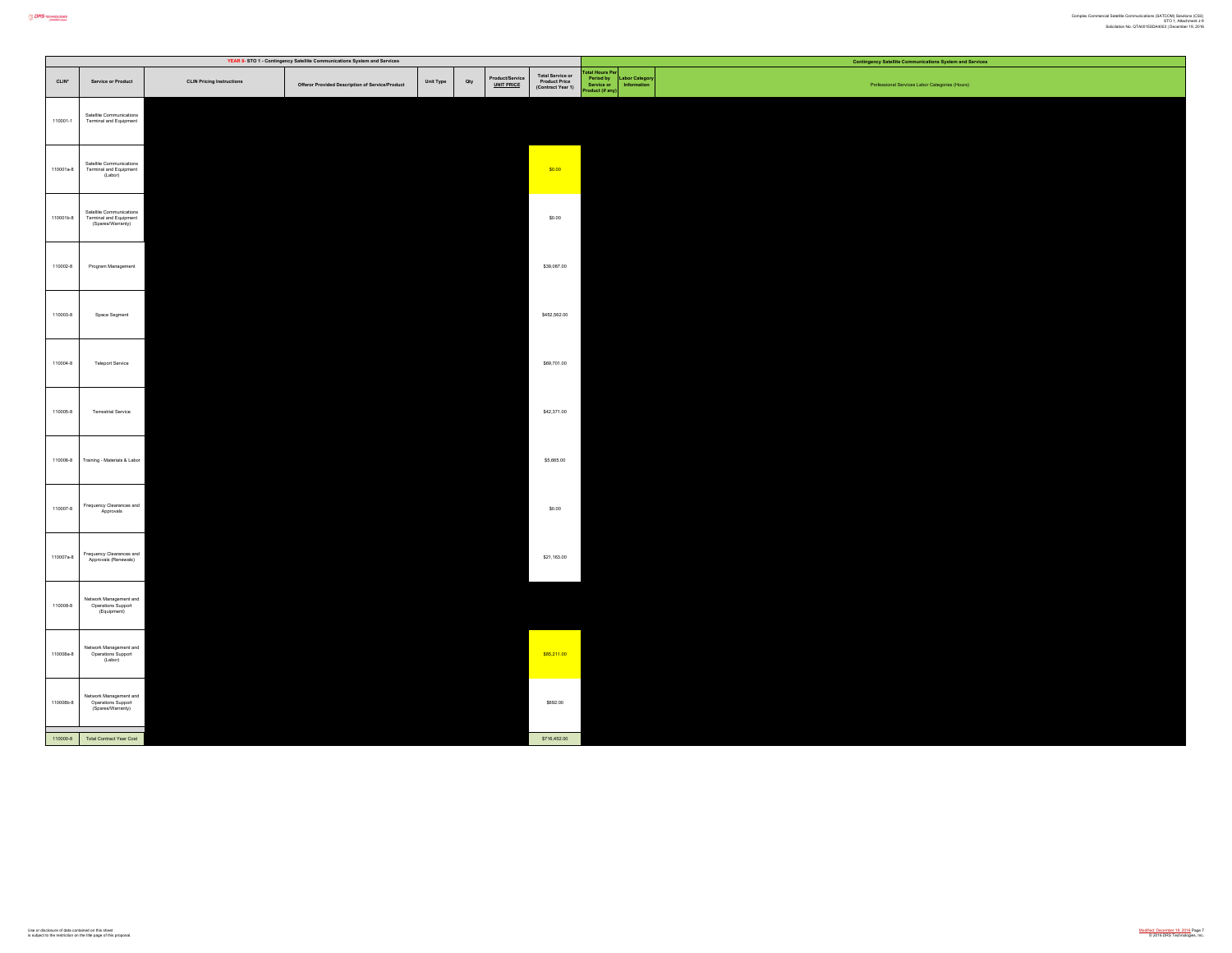|           |                                                                         |                                  | YEAR 9- STO 1 - Contingency Satellite Communications System and Services |           |     |                                      |                                                        |                                                        | <b>Contingency Satellite Communications System and Services</b> |
|-----------|-------------------------------------------------------------------------|----------------------------------|--------------------------------------------------------------------------|-----------|-----|--------------------------------------|--------------------------------------------------------|--------------------------------------------------------|-----------------------------------------------------------------|
| $CLIN*$   | <b>Service or Product</b>                                               | <b>CLIN Pricing Instructions</b> | Offeror Provided Description of Service/Product                          | Unit Type | Qty | Product/Service<br><u>UNIT PRICE</u> | Total Service or<br>Product Price<br>(Contract Year 1) | tal Hours Pe<br>Period by<br>Service or<br>duct (if an | bor Catego<br>Professional Services Labor Categories (Hours)    |
| 110001-1  | Satellite Communications<br>Terminal and Equipment                      |                                  |                                                                          |           |     |                                      |                                                        |                                                        |                                                                 |
| 110001a-9 | Satellite Communications<br>Terminal and Equipment<br>(Labor)           |                                  |                                                                          |           |     |                                      | \$0.00                                                 |                                                        |                                                                 |
| 110001b-9 | Satellite Communications<br>Terminal and Equipment<br>(Spares/Warranty) |                                  |                                                                          |           |     |                                      | \$0.00                                                 |                                                        |                                                                 |
| 110002-9  | Program Management                                                      |                                  |                                                                          |           |     |                                      | \$39,087.00                                            |                                                        |                                                                 |
| 110003-9  | Space Segment                                                           |                                  |                                                                          |           |     |                                      | \$452,562.00                                           |                                                        |                                                                 |
| 110004-9  | <b>Teleport Service</b>                                                 |                                  |                                                                          |           |     |                                      | \$69,701.00                                            |                                                        |                                                                 |
| 110005-9  | Terrestrial Service                                                     |                                  |                                                                          |           |     |                                      | \$42,371.00                                            |                                                        |                                                                 |
| 110006-9  | Training - Materials & Labor                                            |                                  |                                                                          |           |     |                                      | \$5,665.00                                             |                                                        |                                                                 |
| 110007-9  | Frequency Clearances and<br>Approvals                                   |                                  |                                                                          |           |     |                                      | \$0.00                                                 |                                                        |                                                                 |
| 110007a-9 | Frequency Clearances and<br>Approvals (Renewals)                        |                                  |                                                                          |           |     |                                      | \$21,163.00                                            |                                                        |                                                                 |
| 110008-9  | Network Management and<br>Operations Support<br>(Equipment)             |                                  |                                                                          |           |     |                                      |                                                        |                                                        |                                                                 |
| 110008a-9 | Network Management and<br>Operations Support<br>(Labor)                 |                                  |                                                                          |           |     |                                      | \$85,211.00                                            |                                                        |                                                                 |
| 110008b-9 | Network Management and<br>Operations Support<br>(Spares/Warranty)       |                                  |                                                                          |           |     |                                      | \$692.00                                               |                                                        |                                                                 |
|           | 110000-9 Total Contract Year Cost                                       |                                  |                                                                          |           |     |                                      | \$716,452.00                                           |                                                        |                                                                 |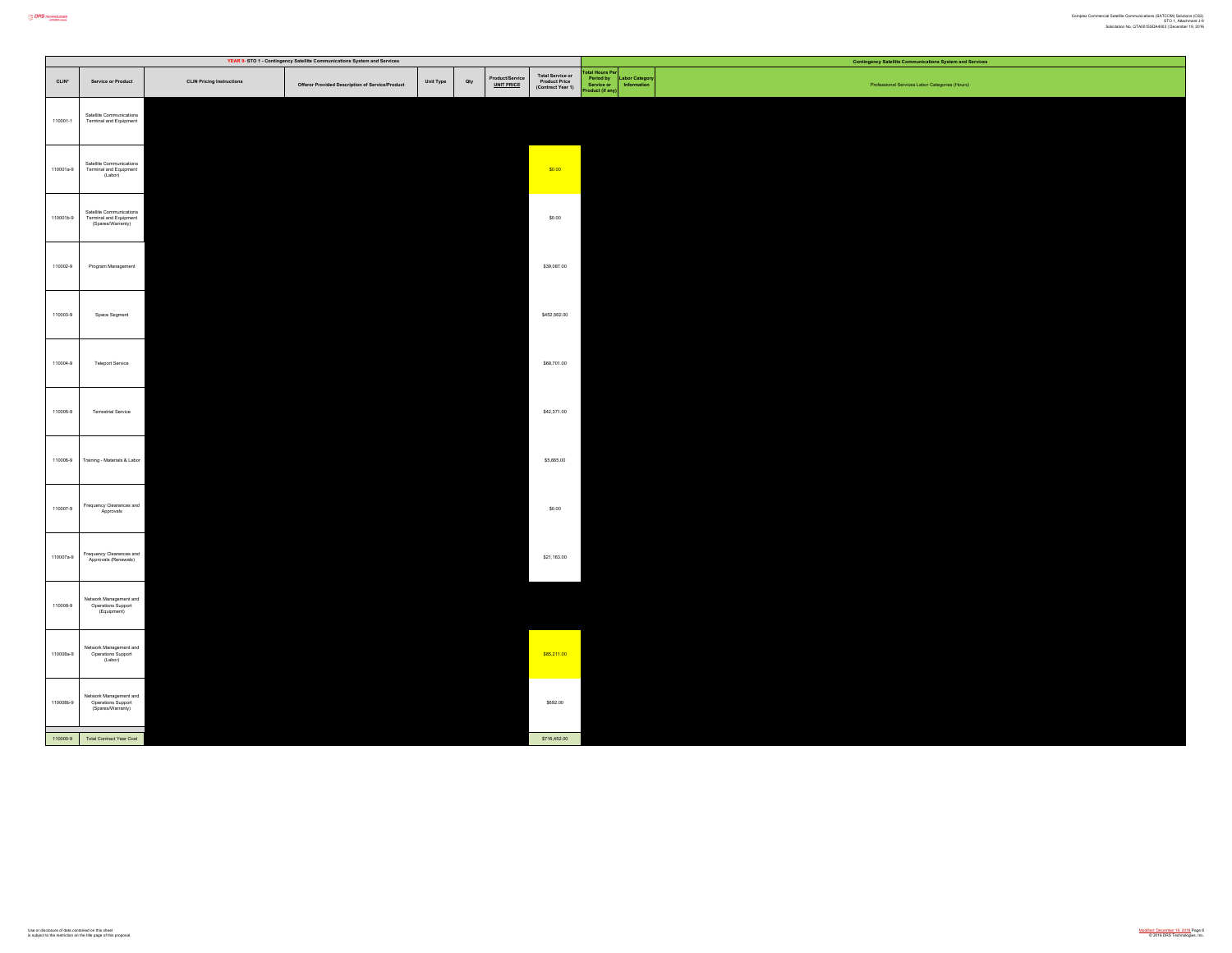|                   |                                                                         |                                  | YEAR 10- STO 1 - Contingency Satellite Communications System and Services |           |     |                              |                                                        |                                                        |                              | <b>Contingency Satellite Communications System and Services</b> |
|-------------------|-------------------------------------------------------------------------|----------------------------------|---------------------------------------------------------------------------|-----------|-----|------------------------------|--------------------------------------------------------|--------------------------------------------------------|------------------------------|-----------------------------------------------------------------|
| CLIN <sup>*</sup> | Service or Product                                                      | <b>CLIN Pricing Instructions</b> | Offeror Provided Description of Service/Product                           | Unit Type | Qty | roduct/Service<br>UNIT PRICE | Total Service or<br>Product Price<br>(Contract Year 1) | tal Hours Pe<br>Period by<br>Service or<br>duct (if am | abor Category<br>Information | Professional Services Labor Categories (Hours)                  |
| 110001-1          | Satellite Communications<br>Terminal and Equipment                      |                                  |                                                                           |           |     |                              |                                                        |                                                        |                              |                                                                 |
| 110001a-10        | Satellite Communications<br>Terminal and Equipment<br>(Labor)           |                                  |                                                                           |           |     |                              | \$0.00                                                 |                                                        |                              |                                                                 |
| 110001b-10        | Satellite Communications<br>Terminal and Equipment<br>(Spares/Warranty) |                                  |                                                                           |           |     |                              | \$0.00                                                 |                                                        |                              |                                                                 |
| 110002-10         | Program Management                                                      |                                  |                                                                           |           |     |                              | \$39,087.00                                            |                                                        |                              |                                                                 |
| 110003-10         | Space Segment                                                           |                                  |                                                                           |           |     |                              | \$452,562.00                                           |                                                        |                              |                                                                 |
| 110004-10         | Teleport Service                                                        |                                  |                                                                           |           |     |                              | \$69,701.00                                            |                                                        |                              |                                                                 |
| 110005-10         | Terrestrial Service                                                     |                                  |                                                                           |           |     |                              | \$42,371.00                                            |                                                        |                              |                                                                 |
| 110006-10         | Training - Materials & Labor                                            |                                  |                                                                           |           |     |                              | \$5,665.00                                             |                                                        |                              |                                                                 |
| 110007-10         | Frequency Clearances and<br>Approvals                                   |                                  |                                                                           |           |     |                              | \$24,419.00                                            |                                                        |                              |                                                                 |
| 110007a-10        | Frequency Clearances and<br>Approvals (Renewals)                        |                                  |                                                                           |           |     |                              | \$15,737.00                                            |                                                        |                              |                                                                 |
| 110008-10         | Network Management and<br>Operations Support<br>(Equipment)             |                                  |                                                                           |           |     |                              |                                                        |                                                        |                              |                                                                 |
| 110008a-10        | Network Management and<br>Operations Support<br>(Labor)                 |                                  |                                                                           |           |     |                              | \$85,211.00                                            |                                                        |                              |                                                                 |
| 110008b-10        | Network Management and<br>Operations Support<br>(Spares/Warranty)       |                                  |                                                                           |           |     |                              | \$692.00                                               |                                                        |                              |                                                                 |
|                   | 110000-10 Total Contract Year Cost                                      |                                  |                                                                           |           |     |                              | \$735,445.00                                           | $\sim 0$                                               |                              |                                                                 |